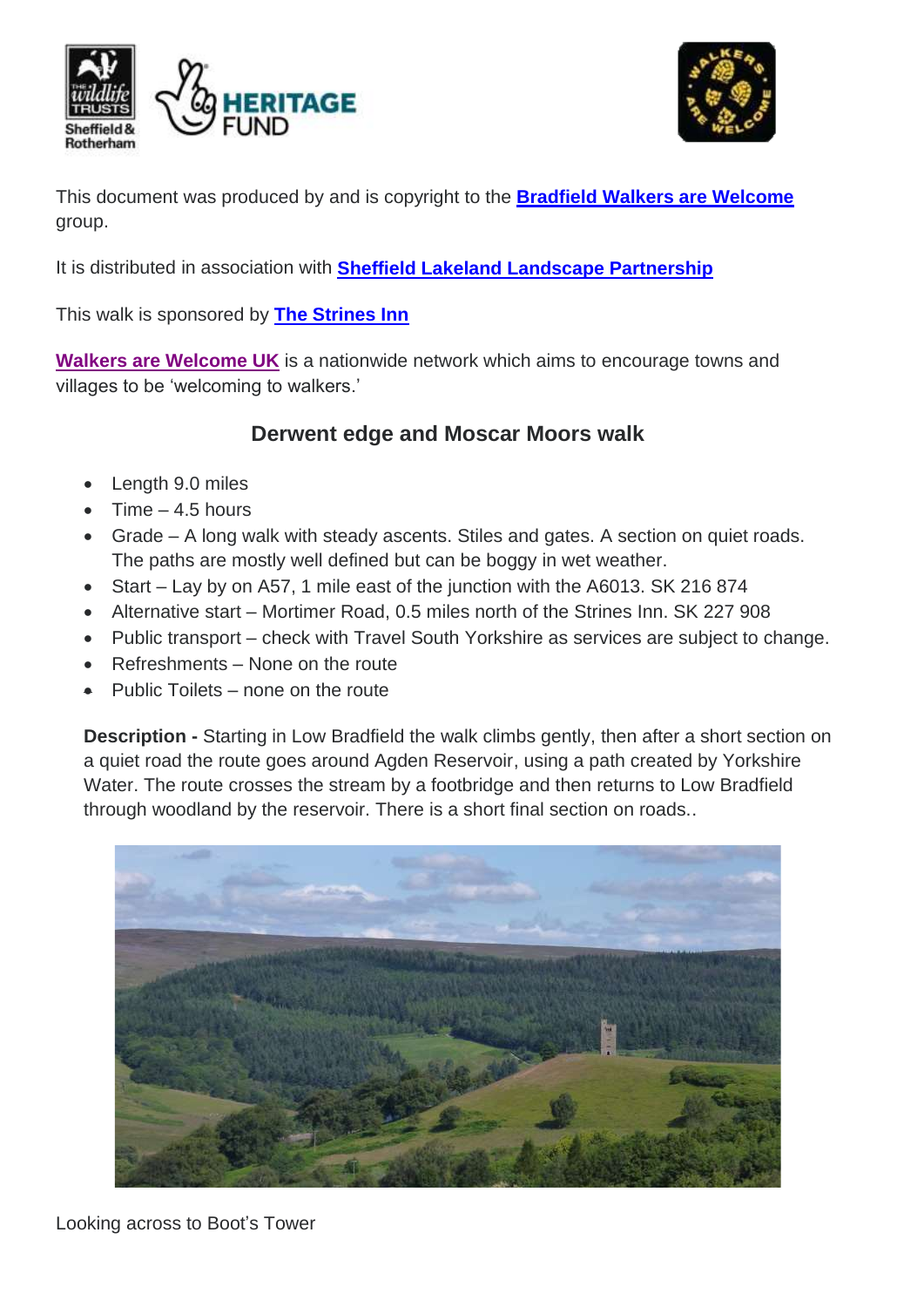## **Route Instructions**

- 1. From the lay by take the path down towards Ladybower reservoir. After 200m the path opens to a farm gate. Cross the road and take the path opposite onto Derwent Moor. Take care this is a busy road.
- 2. After a 100m the path is crossed by another path. Continue straight on up the hill.
- 3. The path swings left and continues to climb for a mile until it reaches Derwent Edge.
- 4. From Derwent Edge there are views across the Upper Derwent Valley..
- 5. At the edge there is a junction with other paths (SK197874). Take the path to the right up the hill.
- 6. Follow the path for 2 miles along the edge past a number of tors and stones with curious names Wheel Stones, Salt Cellar, Cakes of Bread etc – this section of the route is mostly flagged as far as Back Tor.
- 7. Back Tor is the highest point and has a trig point on the top.

8. From Back Tor the route now goes back down the path for 200m to the upright guide stone at the crossroads with another path.





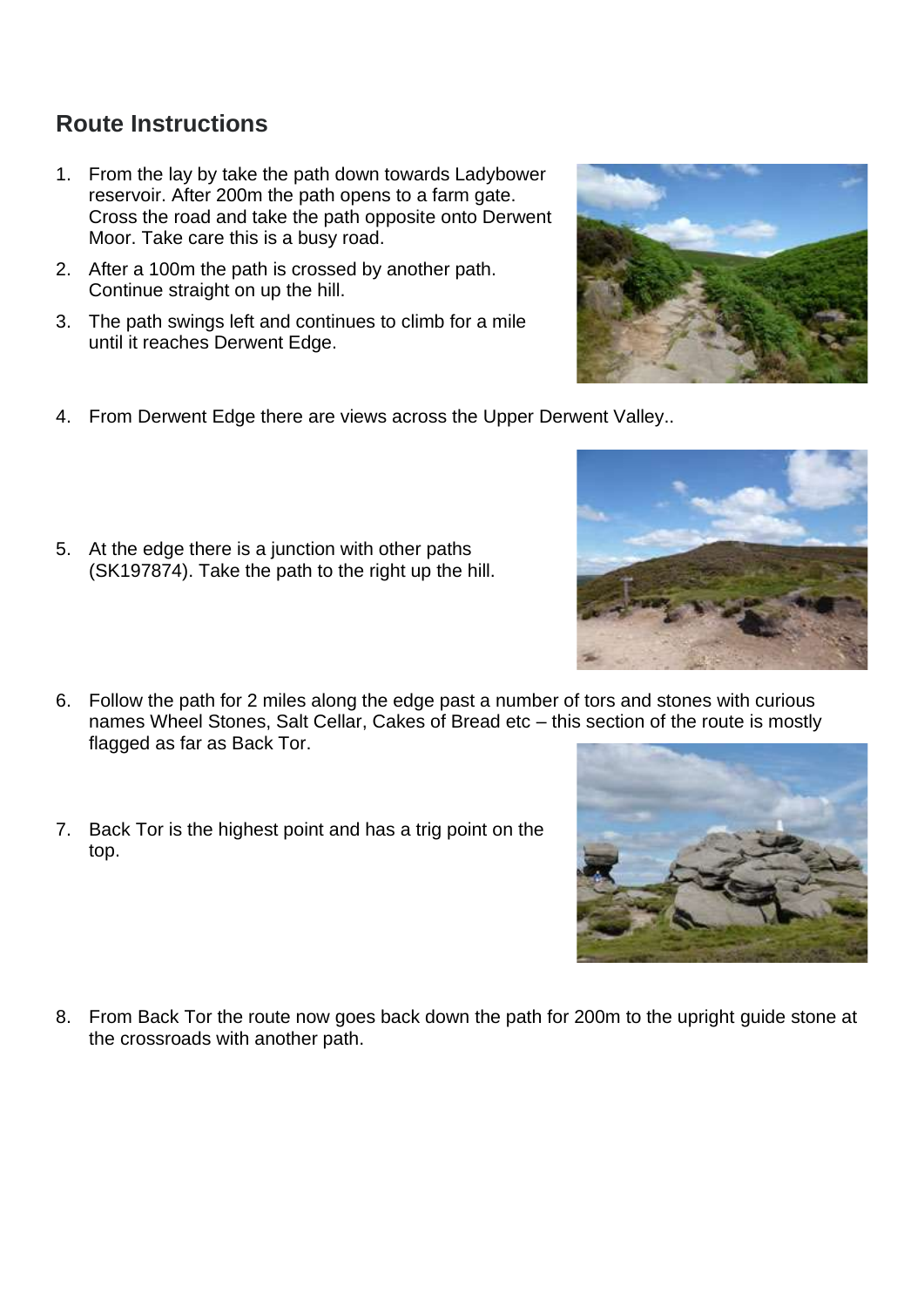- 9. Turn left, heading east, away from the Derwent Valley, and go down across Foulstone Moor
- 10. When the track reaches Mortimer Road turn left and follow the road for 600m.(narrow road, take care).The road turns to the left and climbs steadily.
- 11. Take the farm track down to the right towards Strines Reservoir.
- 12. An alternative starting point is from this location. There is some parking space on the verge.
- 13. Boots tower can be seen across the reservoir.
- 14. Follow the track down and to the left. At the farm building turn right towards the dam wall.
- 15. After 50m take the paved footpath to the left, through the small wooden gate and down the hill into the trees.
- 16. Follow the path through the wood and then cross the stream by the wooden footbridge.
- 17. Take the right fork immediately after the bridge.
- 18. Continue along the path for 100m. Take the footpath off to the right which crosses the stone wall by a stone stile.
- 19. Go straight up the hill for 20m before following the path as it swing to the right and heads back toward the reservoir and Boot's Tower.
- 20. Follow the path as it climbs away from the reservoir. *This section can get very boggy in wet weather*. The tower will come into view. Keep to the path, with the tower 100m off to your right.





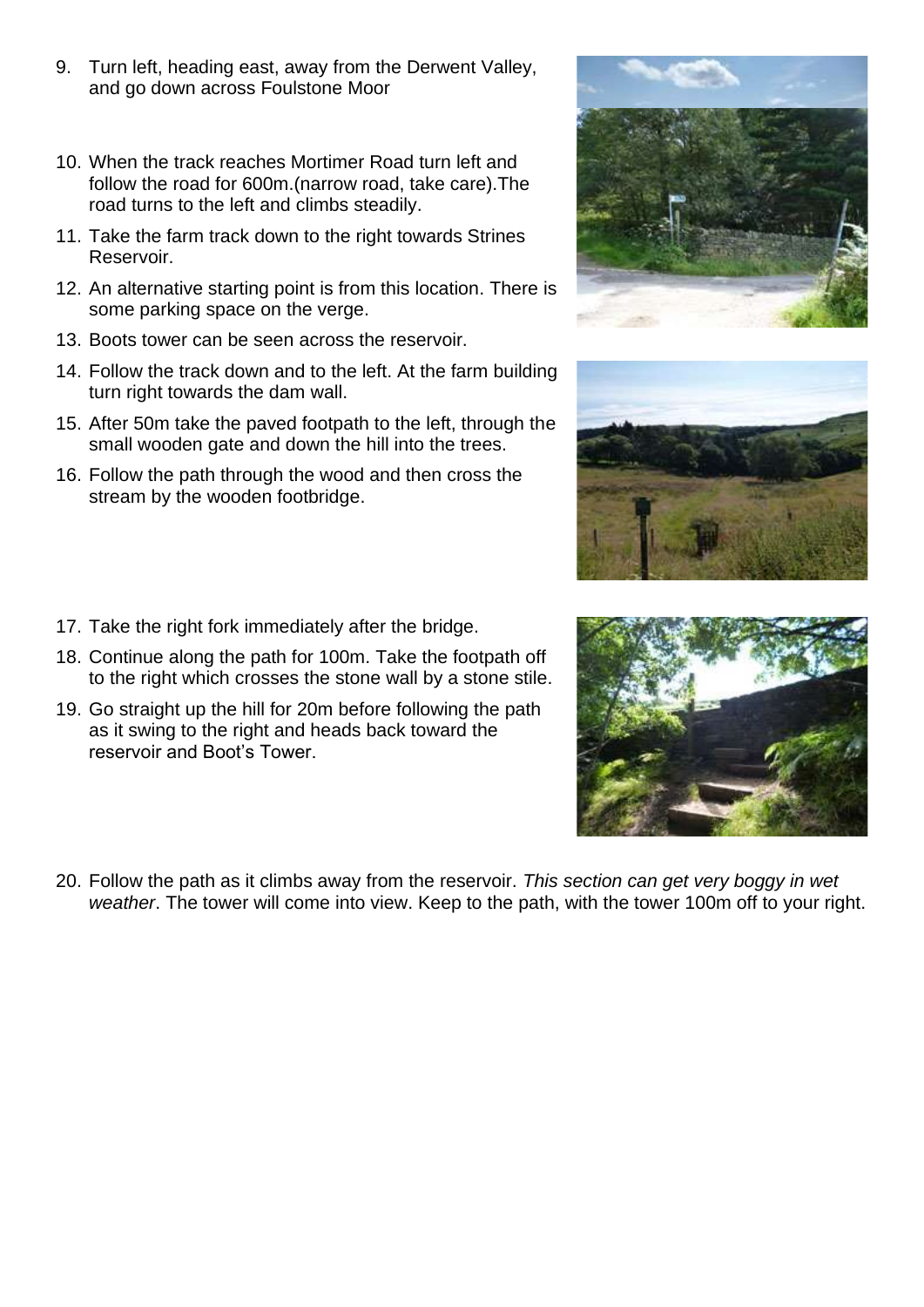- 21. Continue up the hill. Sugworth Hall will come into view.
- 22. The footpath goes through a gate in the stone wall and then through a tunnel of rhododendron bushes.
- 23. The path kinks to the left and then runs above the grounds of the Hall.
- 24. The footpath emerges out onto the drive. Follow the drive up the hill and go out through the pedestrian gate to the right of the main gates.
- 25. Turn right and follow Sugworth Road back to the junction with the road to Strines.
- 26. Cross the road and take the path across the moor towards the farm buildings. This was part of the original Mortimer Road.
- 27. Pass through the farmyard and continue along the track – note the old guide stoop which was re-erected by the Ramblers Association after being buried for many years.



- 28. When the track swings up to the right, continue straight on. There is a stone stile to the right of the metal gate.
- 29. Follow the path as it descends. The path then meets the path up from the main road. Return to the lay by.

#### **Historical Notes**

Boots Tower: Constructed during the 1920s from waste stone – a number of theories abound as to why it was constructed – nearby are a collection of carved stones which were deposited here for safekeeping from Brunswick Chapel in Sheffield following WWII bomb damage.

Sugworth Hall: Was rebuilt by the Boot family, a number of the outbuildings have now been converted into dwellings.

Mortimer Road: Named after Hans Winthrop Mortimer of Bamford who set up this toll road from Grindleford Bridge to Penistone Market with the intention of extending it at either end to Matlock and Halifax once money started coming in from the tolls. However this was not a success and he ended up in bankruptcy – most of the route is now the tarmac road used by motor vehicles but there are still sections of the original route now used as footways.

*Acknowledgements: Malcolm Nunn, Archivist, Bradfield Parish Council.*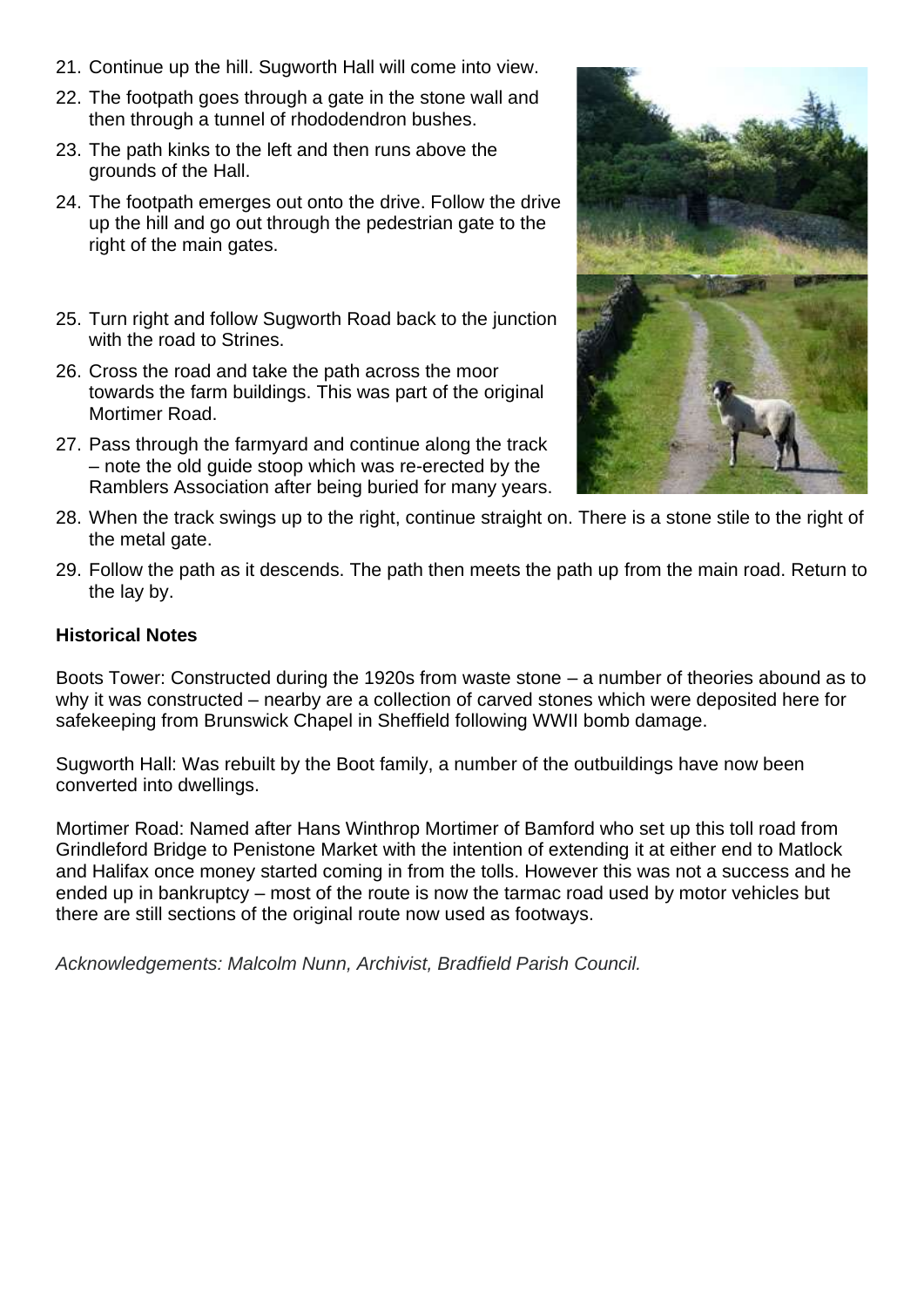

© [OpenStreetMap contributors](http://www.openstreetmap.org/copyright)

Please utilise the 'contact' link on the Bradfield Walkers ae Welcome website if you wish to suggest any amendments to these instructions